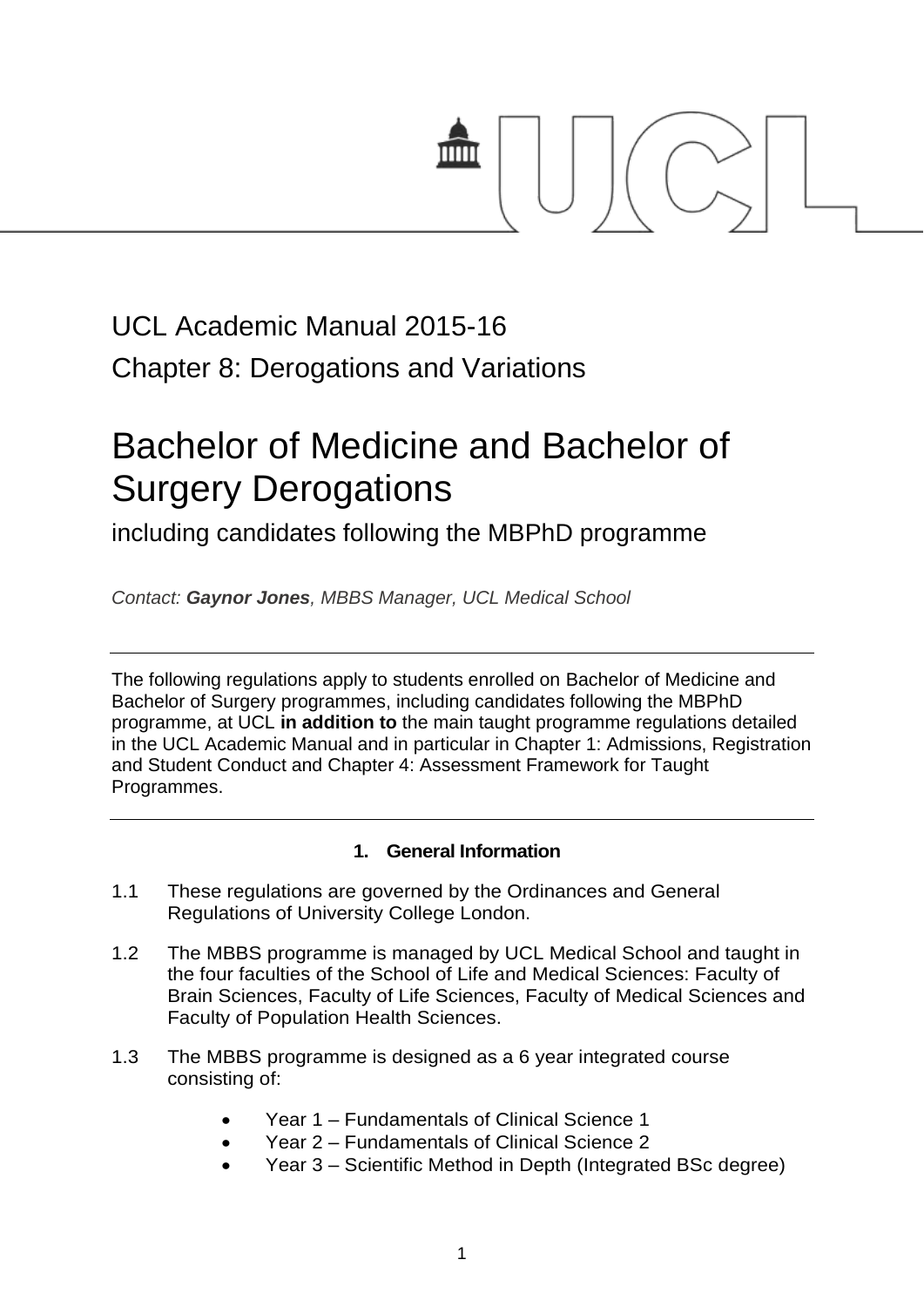- Year 4 Integrated Clinical Care
- Year 5 Life Cycle
- Year 6 Preparation for Practice
- 1.3.2 The course of study leading to the MBBS is governed by the provisions of the regulations for the MBBS degrees.
- 1.3.3 The MBBS degrees shall be taught in accordance with curricula that meet the requirements of the General Medical Council. The programme for the MBBS excluding Year 3 (IBSc), shall involve not less than 5,500 hours of practical and theoretical study, of which at least Years 4, 5 and 6 shall have been undertaken while registered at UCL, unless exempted from part of the programme of study under the provisions below, and of which not more than 12 weeks shall have been spent at an institution other than UCL either in the UK or overseas.
- 1.4 The MBPhD programme is designed to enable students to undertake an intercalated PhD between Year 4 Integrated Clinical Care and Year 5 Life Cycle, during which clinical study and experience is maintained.
	- 1.4.1 Entry to the MBPhD programme is after satisfactory completion of 2 year of undergraduate medical study and an IBSc (or equivalent). Applications are made during the IBSc year or during the second year of undergraduate medical study for graduate entrants who are exempted from the IBSc.
	- 1.4.2 The course of study leading to the PhD is governed by the provisions of the regulations for the degrees of MPhil and PhD. A candidate for the MBPhD degrees must submit a thesis for the PhD before returning to the MBBS programme and be examined orally as prescribed in the regulations for the degrees of MPhil and PhD.
	- 1.4.3 The period of interruption from the MBBS to complete the intercalated PhD is 4 years. At the discretion of the Faculty Tutor, a candidate may return to the MBBS after a 3 year period of interruption if a thesis has been submitted 2 months prior to the start of the academic session. Periods of interruption greater than 4 years will be at the discretion of the Faculty Tutor and Vice-Provost (Education).

# **2. Conditions of Admission**

- 2.1 All prospective candidates must comply with UCL admissions requirements for undergraduate degrees current at the time of application and with specific additional academic and non-academic requirements prescribed by the Medical School.
- 2.2 Graduate applicants with a degree awarded by a UK university are exempted from the integrated degree providing all other entrance requirements are satisfied.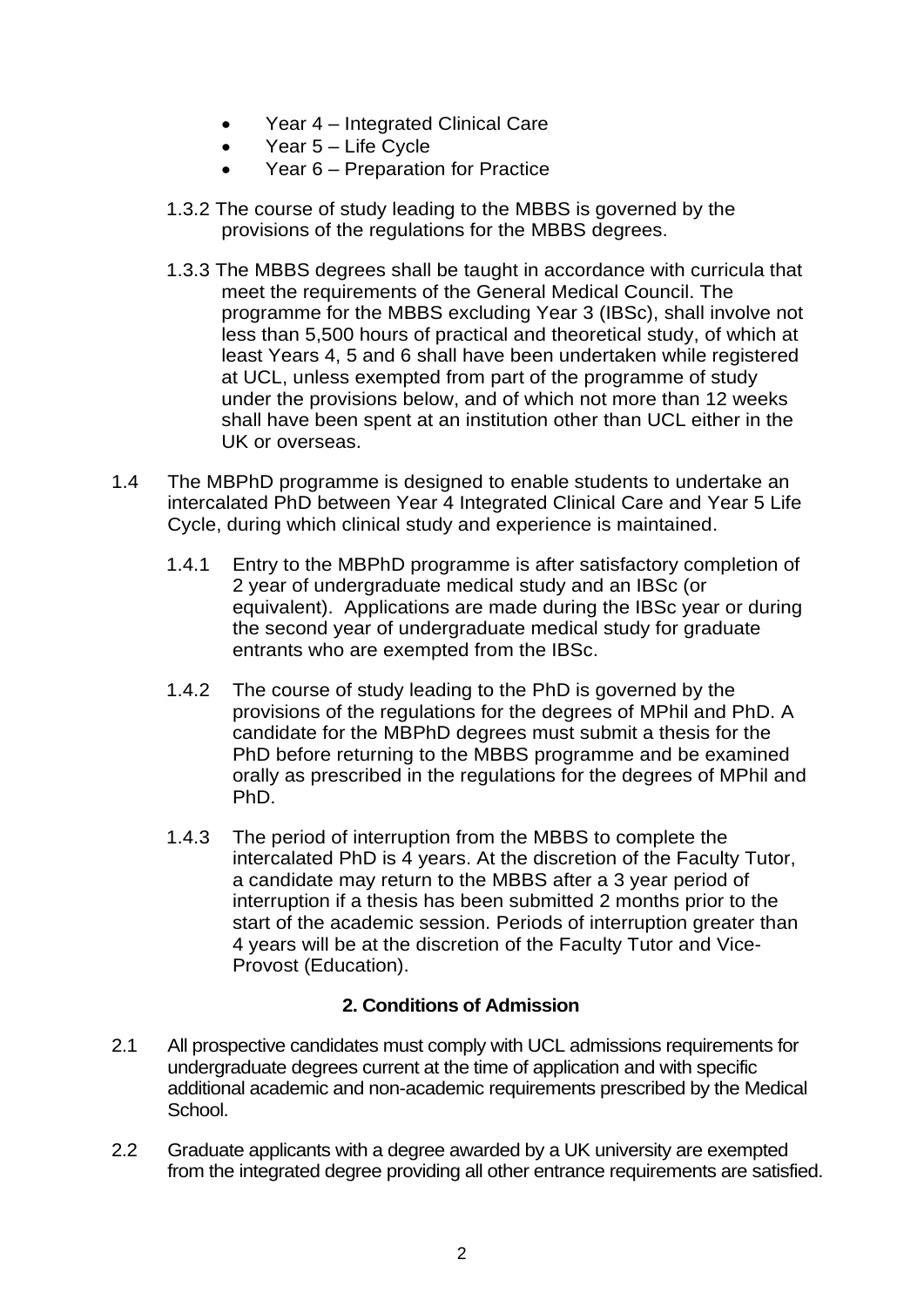# **3. Exemptions**

- 3.1 Graduates who have a degree from a university outside the UK may, at the discretion of the Divisional Tutor, be exempted from the integrated degree.
- 3.2 A candidate who has pursued in this or another university or institution of similar standing in the UK a course of study equivalent to the programme for Years 1 and 2 of the MBBS programme and who has passed the examinations therein and is eligible to continue at their own school may be exempted from the course of study and examinations for Years 1 and 2. All applications will be considered individually on their merits.
- 3.3 No exemption may be granted from any part of the course or examinations in Years 4, 5 and 6 and there are no aegrotat or special provisions in the MBBS/MBPhD progamme.

# **4. Programmes of Study**

- 4.1 The programme of study will consist of:
	- Year 1 Fundamentals of Clinical Science 1
	- Year 2 Fundamentals of Clinical Science 2
	- Year 3 Scientific Method in Depth (Integrated degree)
	- Year 4– Integrated Clinical Care
	- Year 5– Life Cycle
	- Year 6 Preparation for Practice
- 4.2 The programme of study in Years 1 and 2 will integrate the study of human structure, function, development and behaviour with personal and professional development and the acquisition of clinical skills. It will include sufficient study in medical sciences to enable candidates to understand disease and medical care. The course will comprise the following components:
	- a) Sequential integrated modules:
		- Foundations of Health and Medical Practice Infection and **Defence**
		- Circulation and Breathing
		- Fluids, Nutrition and Metabolism
		- Movement and Muscular Skeletal Biology Neuroscience and Behaviour
		- Endocrine Systems and Reproduction
		- Genetics, Development and Cancer
	- b) Clinical and Professional Practice modules which span the programme including:
		- Patient Pathways
		- Anatomy and Imaging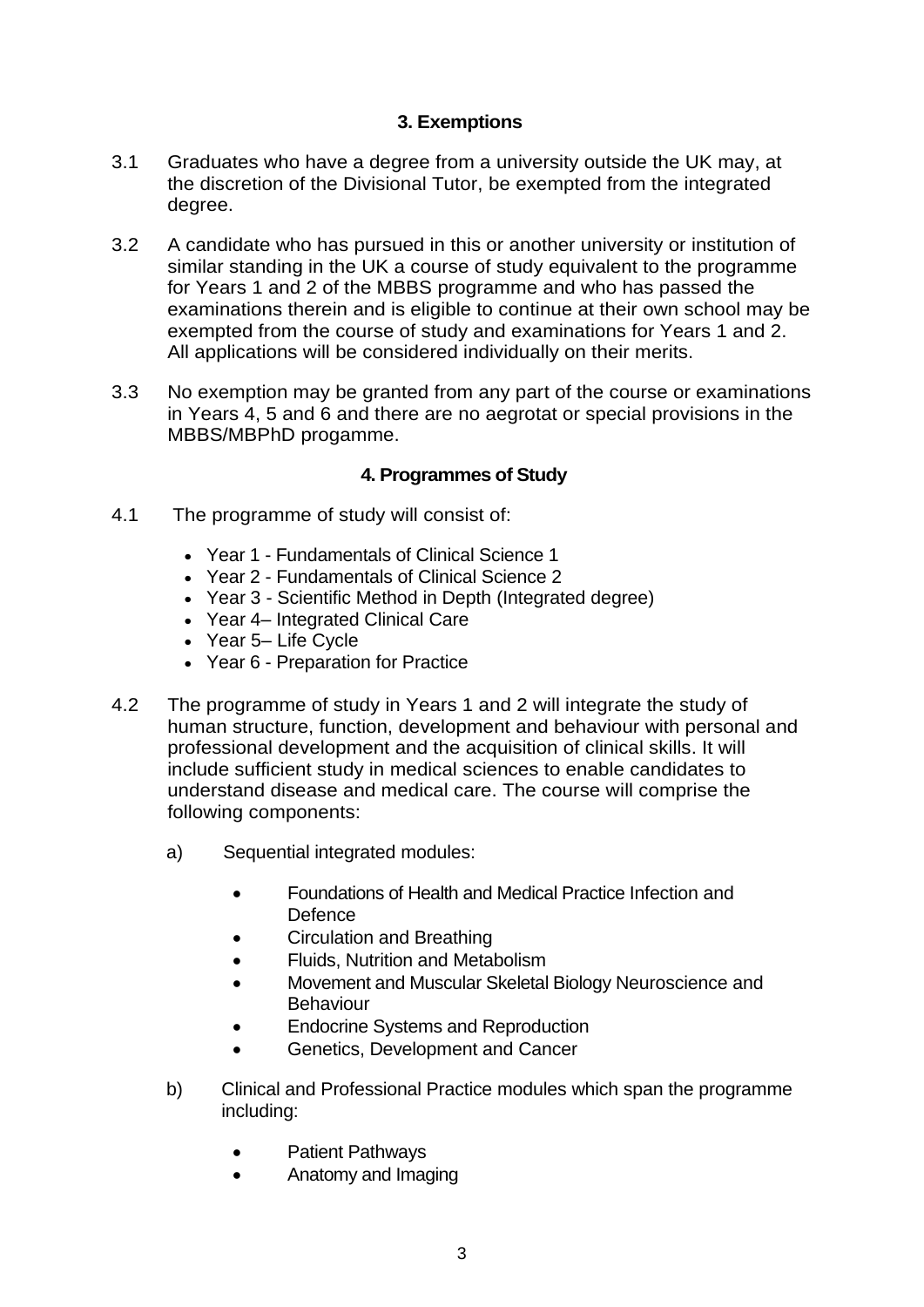- Clinical
	- **Skills**
- Pathological Sciences
- Use of Evidence
- Use of Medicines
- Clinical Communication
- Ethics and Law
- Mental Health
- Social Determinates of Health
- Synthesis and Professional Practice
- c) Student Selected Components (SSCs) which may be in biomedical sciences, arts, languages or humanities.
- 4.3 The programme of study in Year 3 is an integrated degree which is governed by the provisions of the regulations for the degree programme undertaken.
	- 4.3.1 The integrated degree is a compulsory part of the MBBS programme unless specific exemption is granted for graduates in appropriate subjects by the Divisional Tutor.
	- 4.3.2 Successful completion of the integrated degree is required before candidates may proceed, and only in exceptional cases may the MBBS degrees be awarded without successful completion of the integrated degree.
- 4.4 The programme of study in Years 4, 5 and 6 comprises rotating integrated modules, clinical and professional practice modules and clinical placements. The emphasis will be on the principles and practice of medicine, clinical skills and the use of appropriate ancillary investigations. Clinical placements will be planned to reflect patient pathways, and current patterns of health care delivery.
- 4.5 Clinical placements for candidates following the MBBS programme:
	- a) Not less than 104 weeks will be taken up in clinical placements in hospital wards and outpatient clinics and in the community. These placements will involve primary care, teaching hospitals and district general hospitals. They will include placements in medicine, surgery, obstetrics & gynaecology, paediatrics, psychiatry (including children) and general practice. Instruction and/or experience will be provided in medical and surgical specialities including geriatrics, infectious diseases (including genito-urinary and tropical medicine), cancer medicine/radiotherapy, neurology, cardiothoracic medicine and surgery, orthopaedics and rheumatology, urology and nephrology, anaesthesia, resuscitation and intensive care, otorhinolaryngology, ophthalmology and accident and emergency work, student selected placements. These placements will include experience of acute on-call work, a student assistantship shadowing the work of a Foundation Trainee and opportunities for revision and preparation for clinical examinations.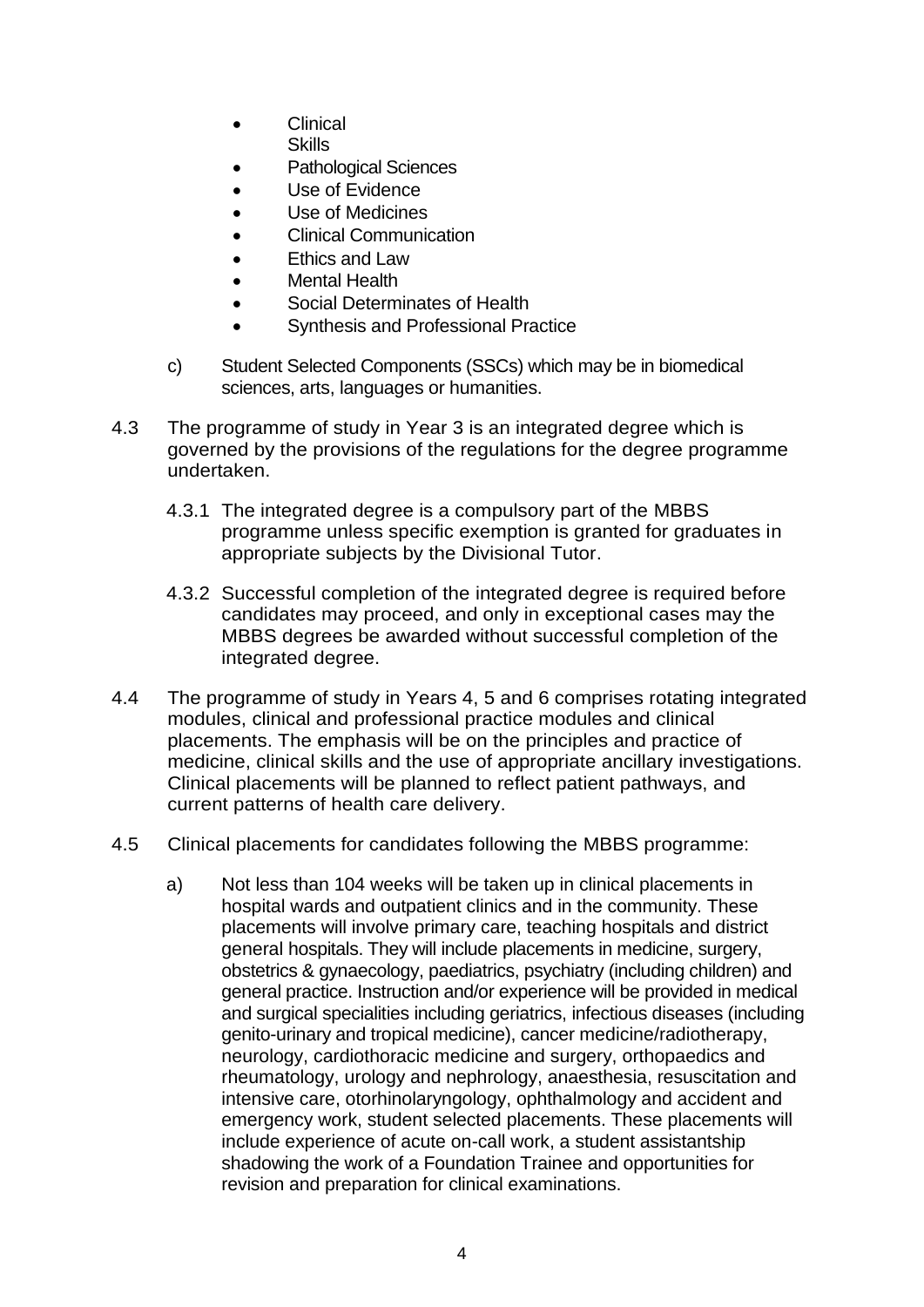b) The elective period will be not less than 8 weeks and arrangements must be approved by the Divisional Tutor or nominee.

# **5. Examinations in Years 1 and 2**

- 5.1 There will be summative examinations at the end of Year 1 and at the end of Year 2.
- 5.2 Reports of concerns over professional behaviour(s) will be considered by the relevant Sub Board of Examiners in determining results.
- 5.3 The examinations will consist of a series of integrated written, practical and clinical assessments, with a variety of formats, covering each module and discipline. The clinical assessment may include an Objective Structured Clinical Examination (OSCE).
- 5.4 The pass marks for written and clinical assessments will be determined by criterion-referenced standard setting.
- 5.5 The overall result will indicate a pass or fail designation for each candidate.
- 5.6 Candidates will be required to observe the instructions for conduct of examinations in the Examination Guide for Candidates.
- 5.7 Before entry to the examinations for Year 1 or Year 2, a candidate must have completed the full prescribed course of study to the satisfaction of the Divisional Tutor and submitted a portfolio containing marks for all required course work and student selected components, and satisfied the examiners in all preceding parts.
- 5.8 In Year 1 and Year 2, candidates are permitted two attempts at the examinations in the same academic session.
- 5.9 Candidates are required to complete all sections of the assessments in one diet and at the times designated by the Medical School except where extenuating circumstances approved in advance by the Divisional Extenuating Circumstances Panel preclude an attempt. In such cases, the candidate will be required to sit all sections at the next possible occasion as a non-registered student or after following a repeat period of study as determined by the Medical School.
- 5.10 In exceptional circumstances, the Board of Examiners may recommend a third and final discretionary attempt. Where a discretionary attempt is granted, candidates will be required to sit all sections at the next possible occasion as a non-registered student or after following a repeat period of study as determined by the Medical School. Representations for a discretionary attempt made after the Examination Board has concluded cannot be considered as any such recommendation must have the support of the full Examination Board including external examiners.
- 5.11 Candidates who fail to attend the examinations without prior approval from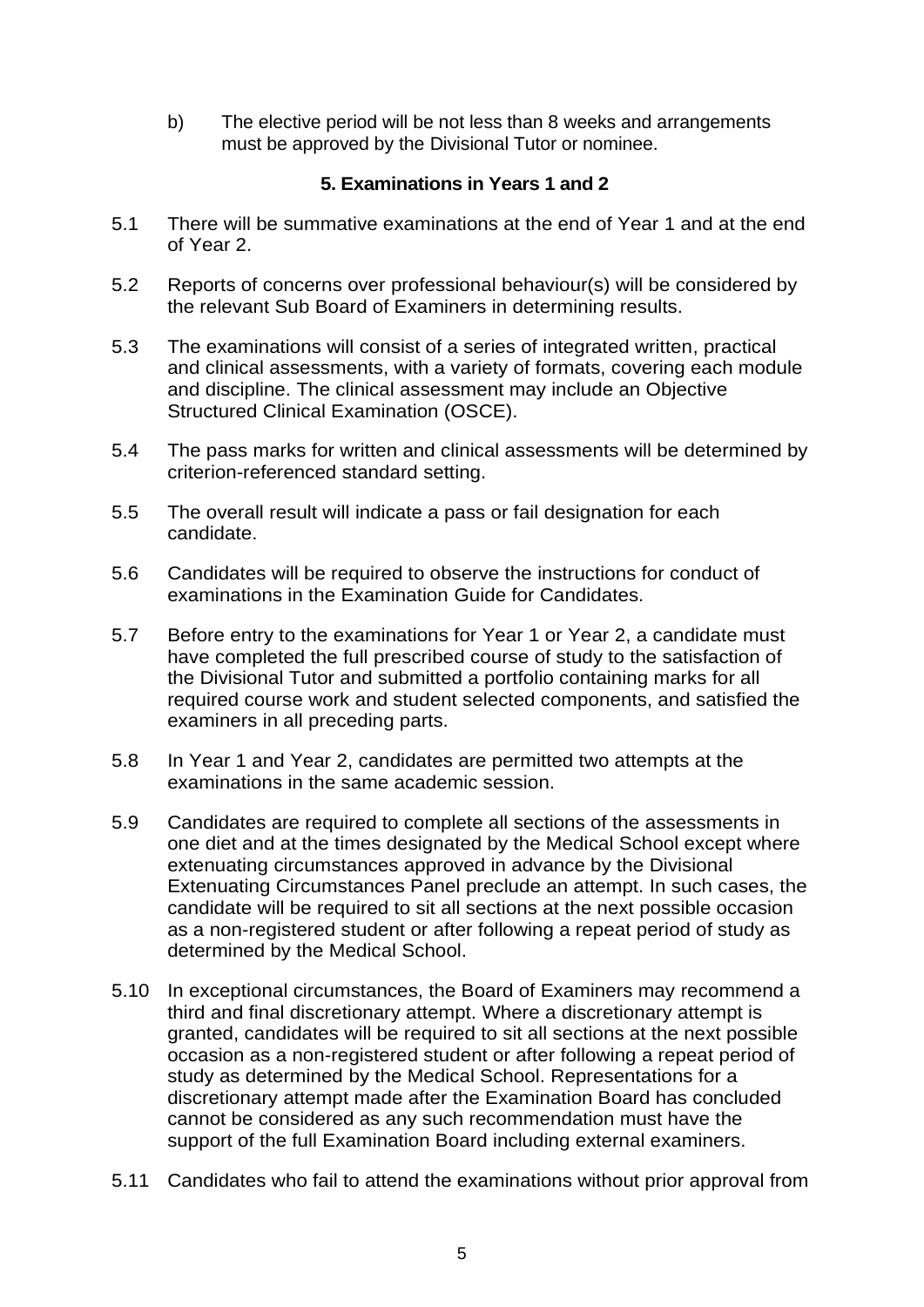the Divisional Extenuating Circumstances Panel are deemed to have made an entry to the examinations. These candidates will not be considered for a discretionary third attempt.

5.12 A candidate who is found, after examination entry has been confirmed, to have submitted an incomplete portfolio will not be permitted to progress to the next year of the programme until all requirements are fulfilled.

#### **6. Examinations in Year 3**

- 6.1 Examinations in Year 3 are conducted according to the regulations for the degree undertaken.
- 6.2 The marks awarded in Year 1 and in Year 2 will count towards the classification of the Year 3 Integrated BSc.
- 6.3 The marks awarded for the MBBS in Year 1 and Year 2 will be harmonised with UCL mark schemes in accordance with the Year 1 and Year 2 mark scheme, and will contribute to the final IBSc degree classification in the ratio 1:1:6.
- 6.4 A candidate may not progress to Year 4 without having been awarded an integrated BSc except in exceptional circumstances approved by the Faculty Tutor (Medical Sciences).

#### **7. Examinations in Years 4 and 5**

- 7.1 There will be summative examinations at the end of Year 4 and at the end of Year 5.
- 7.2 Reports of concerns over professional behaviour(s) will be considered by the relevant Sub Board of Examiners in determining results.
- 7.3 The written examination will consist of a series of integrated papers, with a variety of formats, covering each clinical placement and associated taught courses.
- 7.4 The clinical assessment will consist of an Objective Structured Clinical Examination (OSCE).
- 7.5 The pass marks for the written and clinical assessments will be determined by criterion-referenced standard setting.
- 7.6 The overall result will indicate a pass or fail designation for each candidate.
- 7.7 Candidates will be required to observe the instructions for conduct of examinations in the Examination Guide for Students.
- 7.8 Before entry to the examinations for Year 4 and for Year 5, a candidate must have completed the full prescribed course of study to the satisfaction of the Divisional Tutor and submitted a portfolio containing marks for all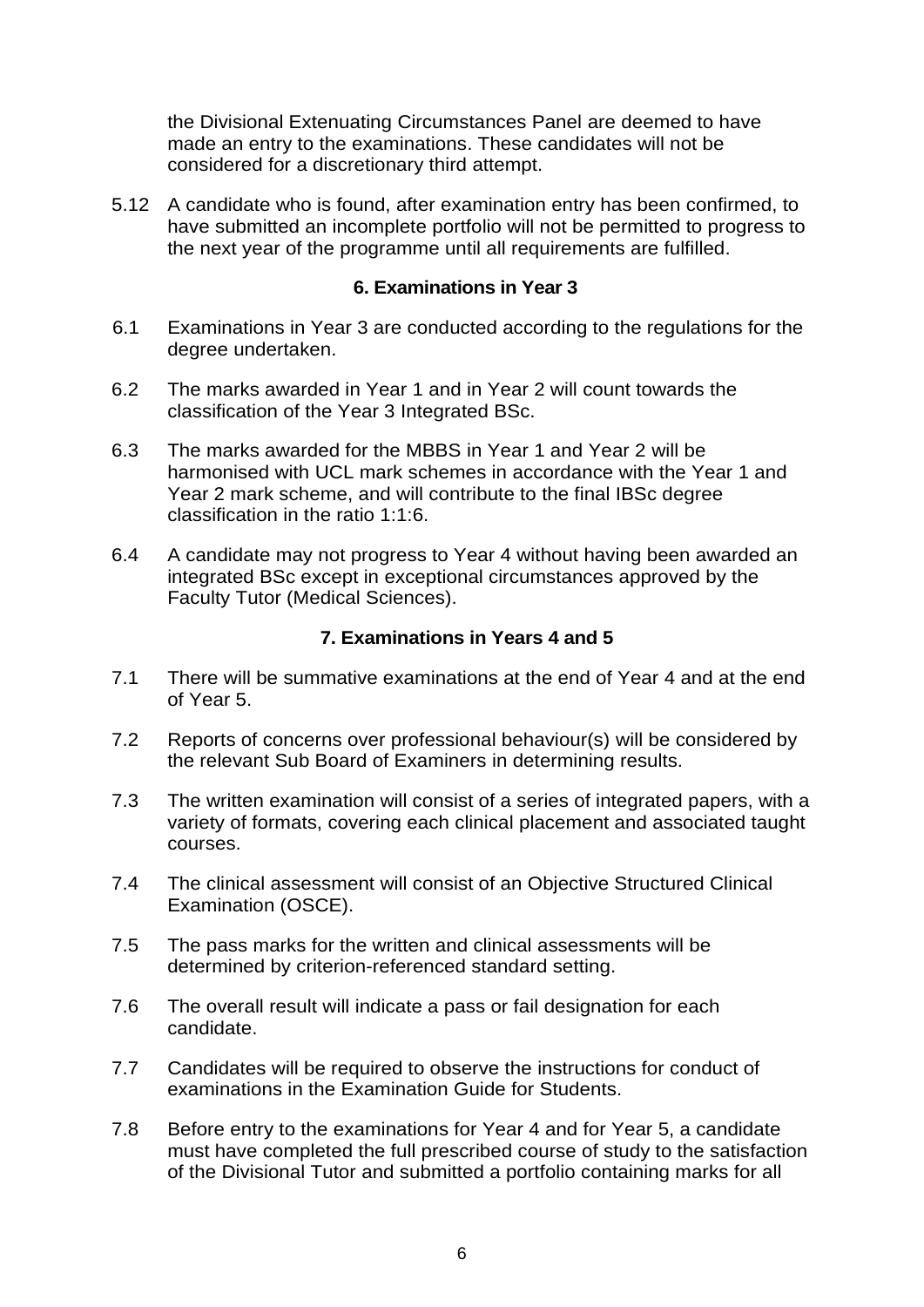required course work, student selected components and clinical placements, and must have satisfied the examiners in all preceding parts.

- 7.9 In Year 4 and in Year 5, candidates are permitted one attempt at the examinations at the end of the academic session and one attempt at the end of the following academic session after repeating the full programme of study for the year.
- 7.10 Candidates are required to complete all sections of the assessments in one diet and at the times designated by the Medical School except where extenuating circumstances approved in advance by the Divisional Extenuating Circumstances Panel preclude this. In such cases, the candidate will be required to sit all sections at the next possible occasion after following a repeat period of study as determined by the Medical School.
- 7.11 Candidates who fail at the second attempt will be required to leave the School.
- 7.12 Candidates who fail to attend the examinations without prior approval from the Divisional Extenuating Circumstances Panel are deemed to have made an entry to the examinations.
- 7.13 A candidate who is found, after examination entry has been confirmed, to have submitted an incomplete portfolio will not be permitted to progress to the next year of the programme until all requirements are fulfilled.
- 7.14 Candidates who have previously repeated 2 years of the MBBS programme will be required to leave the School if they fail Year 4 or Year 5.

#### **8. Examinations in Year 6**

- 8.1 There will be a summative final examination and a resit examination in Year 6.
- 8.2 Reports of concerns over professional behaviour(s) will be considered by the Sub Board of Examiners in determining results.
- 8.3 The final MBBS examination will be an integrated written and clinical assessment.
- 8.4 The written examination will comprise integrated case-based questions in a single best answer format, blueprinted against the MBBS course requirements and good medical practice, and covering the following broad headings:
	- Pathogenesis and Prevention of Disease enabling clinical problems to be considered from the perspective of Pathological Sciences, disordered physiology, genetics, public health and epidemiology
	- Data Interpretation containing illustrated clinical material and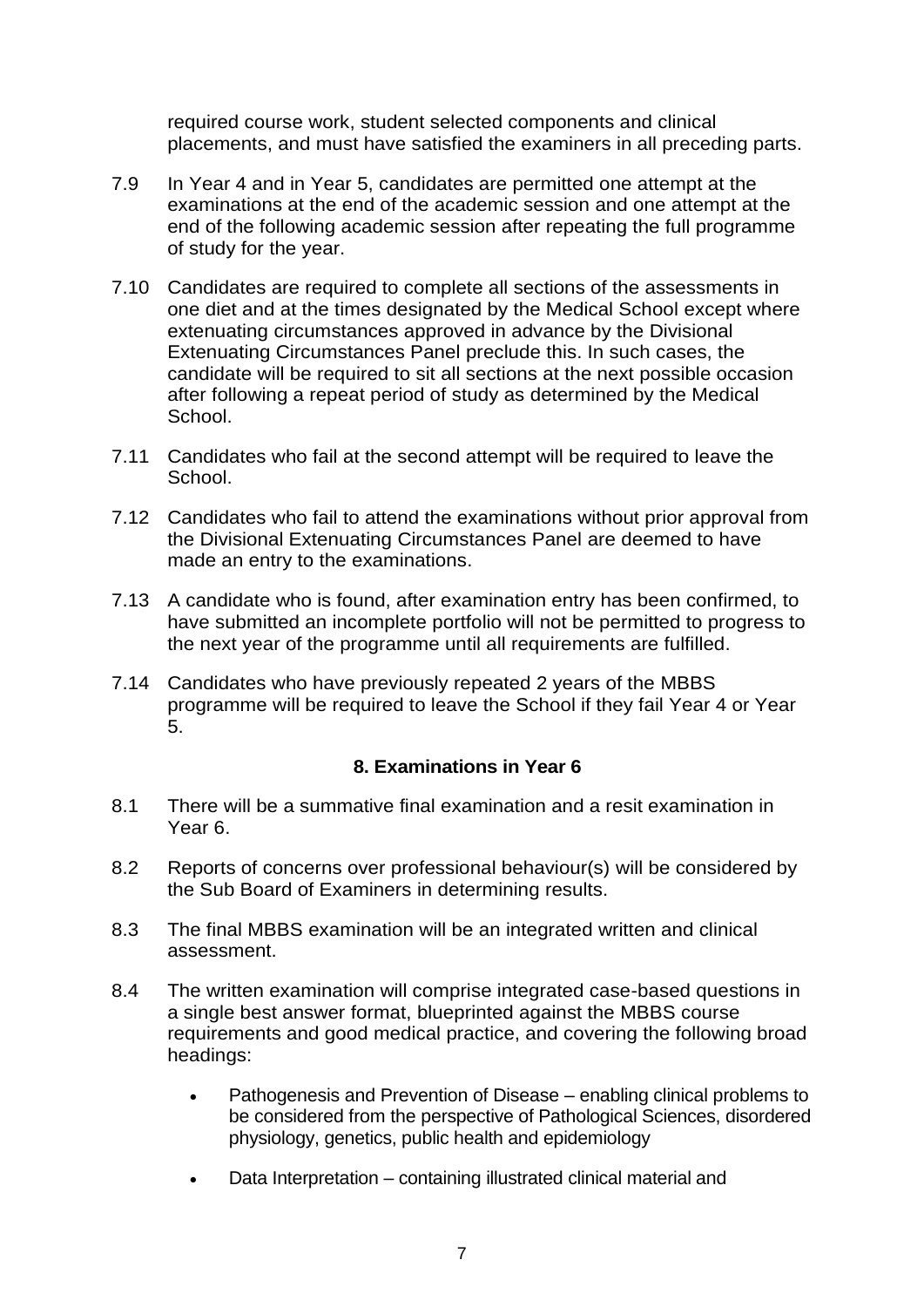integrating elements of Pathological Sciences with a clinical scenario.

- Acute Clinical Conditions covering the common presenting emergencies in an A/E Department and in a GP Surgery; their relevant symptoms and signs, and investigations; their management, including the use of medicines, observations and continuing care.
- Chronic Clinical Conditions covering presentation and management of chronic clinical conditions in hospital and primary care.
- 8.5 The clinical assessment will consist of Objective Structured Clinical Examinations (OSCEs).
- 8.6 The pass marks for the written and clinical assessments will be determined by criterion-referenced standard setting.
- 8.8 The overall result will indicate a pass or fail designation for each candidate.
- 8.9 Candidates will be required to observe the instructions for conduct of examinations in the Examination Guide for Candidates.
- 8.10 Before entry to the final examinations in Year 6, a candidate must have completed the full prescribed course of study to the satisfaction of the Divisional Tutor and submitted a portfolio containing marks all required course work, student selected components and clinical placements, and must have satisfied the examiners in all preceding parts.
- 8.11 In Year 6, candidates are permitted two attempts at the examinations in the same academic session.
- 8.12 Candidates are required to complete all sections of the assessments in one diet and at the times designated by the Medical School. The designated time for the first attempt is March and the designated time for the second attempt is June except where extenuating circumstances approved in advance by the Divisional Extenuating Circumstances Panel preclude an attempt. In such cases, the candidate will be required to sit all sections of the assessments at the next possible occasion after a repeat period of study determined by the Medical School.
- 8.13 In exceptional circumstances, the Board of Examiners may recommend a third and final discretionary attempt. Where a discretionary attempt is granted, candidates will be required to sit all sections of the assessments at the next possible occasion after completing a minimum additional period of 6 months' full time clinical study for examinations in March and after completing a minimum additional period of 3 months' clinical study for examinations in June. Representations for a discretionary attempt made after the Examination Board has concluded cannot be considered as any such recommendation must have the support of the full Examination Board including external examiners.
- 8.14 Candidates who fail to attend examinations without prior approval from the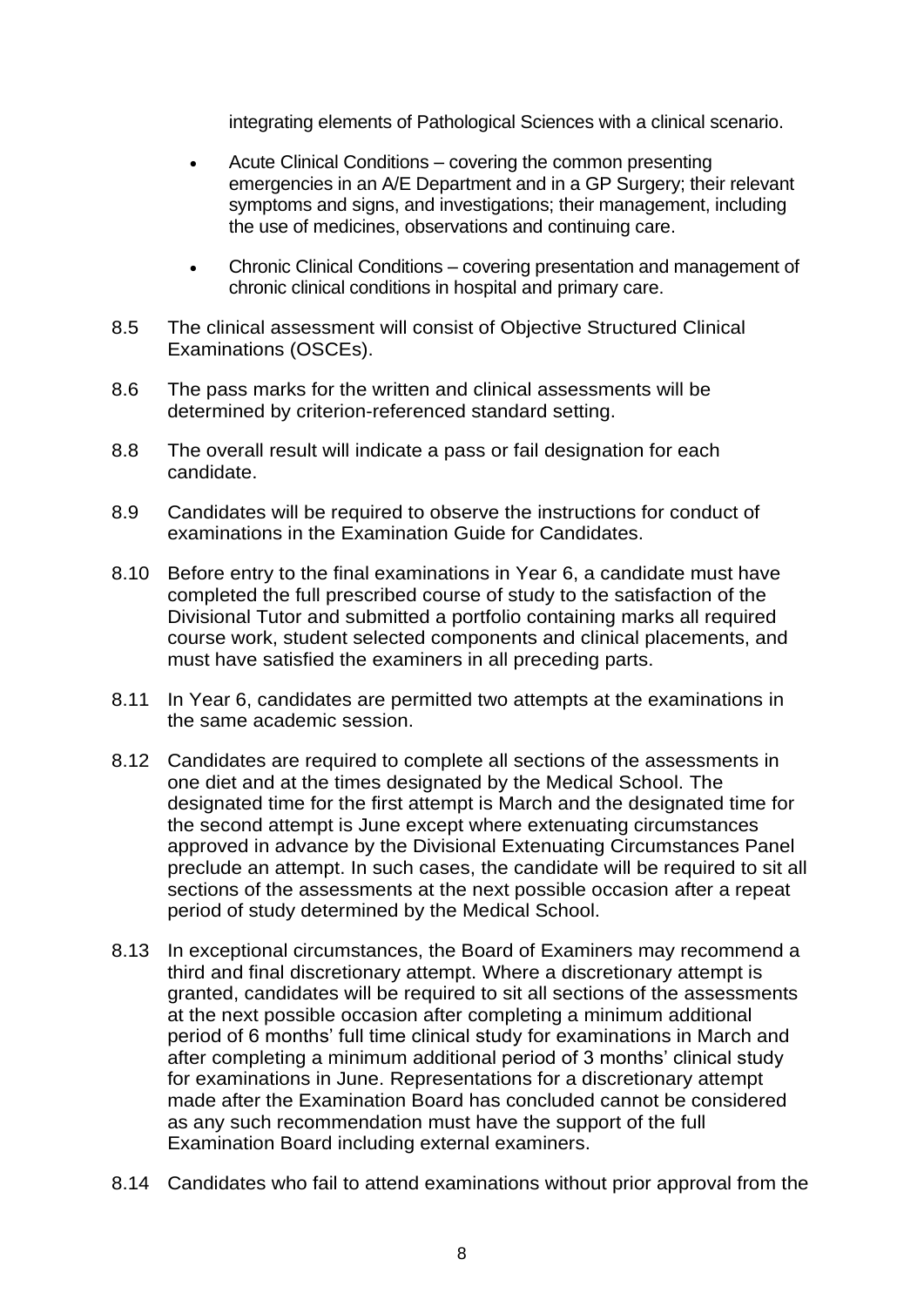Divisional Extenuating Circumstances Panel are deemed to have made an entry to the examinations. These candidates will not be considered for a discretionary third attempt.

8.15 A candidate who is found, after examination entry has been confirmed, to have submitted an incomplete portfolio or who fails to complete post finals course requirements will not be awarded the degrees of MBBS until all requirements are fulfilled.

# **9. Amendments to MBBS regulations**

9.1 The MBBS programme and degrees are subject to the external requirements of the Medical School's licensing body, the General Medical Council (GMC). In order to ensure that the programme remains compliant with GMC requirements for provisional registration, and because of the 5/6 year duration of the course, the MBBS regulations may be amended one year prior to the start date of each course component providing the following criteria are satisfied:

> prior notice is given at the outset of the course of the possibility of change

- changes are made in consultation with candidate representatives
- changes are structural and reflect changes in the requirements of the GMC, changes in NHS service provision, greater integration of nonclinical/clinical teaching, or current best practice in medical education
- changes do not affect the overall curriculum requirements or academic standards
- transitional arrangements are put in place, where necessary, to ensure that all candidates are able to fulfil all course requirements within the normal duration of the programme and that no candidate is disadvantaged.

#### **10. Award of the Degrees of MBBS**

- 10.1 To be awarded the degrees of MBBS a candidate must have satisfactorily completed and passed all years of the programme including an integrated degree programme (unless exempted), and must have submitted all required in-course assessments within 9 years of commencing the programme (8 years where exempted from the integrated degree).
- 10.2 A candidate who has been deemed unfit to practise by Fitness to Practice procedures may not be awarded the degrees of MBBS.

#### **11. Notification of Results**

- 11.1 After each Sub Board of Examiners meeting, unofficial provisional results will be communicated to candidates by the Medical School.
- 11.2 Confirmed results will be communicated to candidates by UCL.